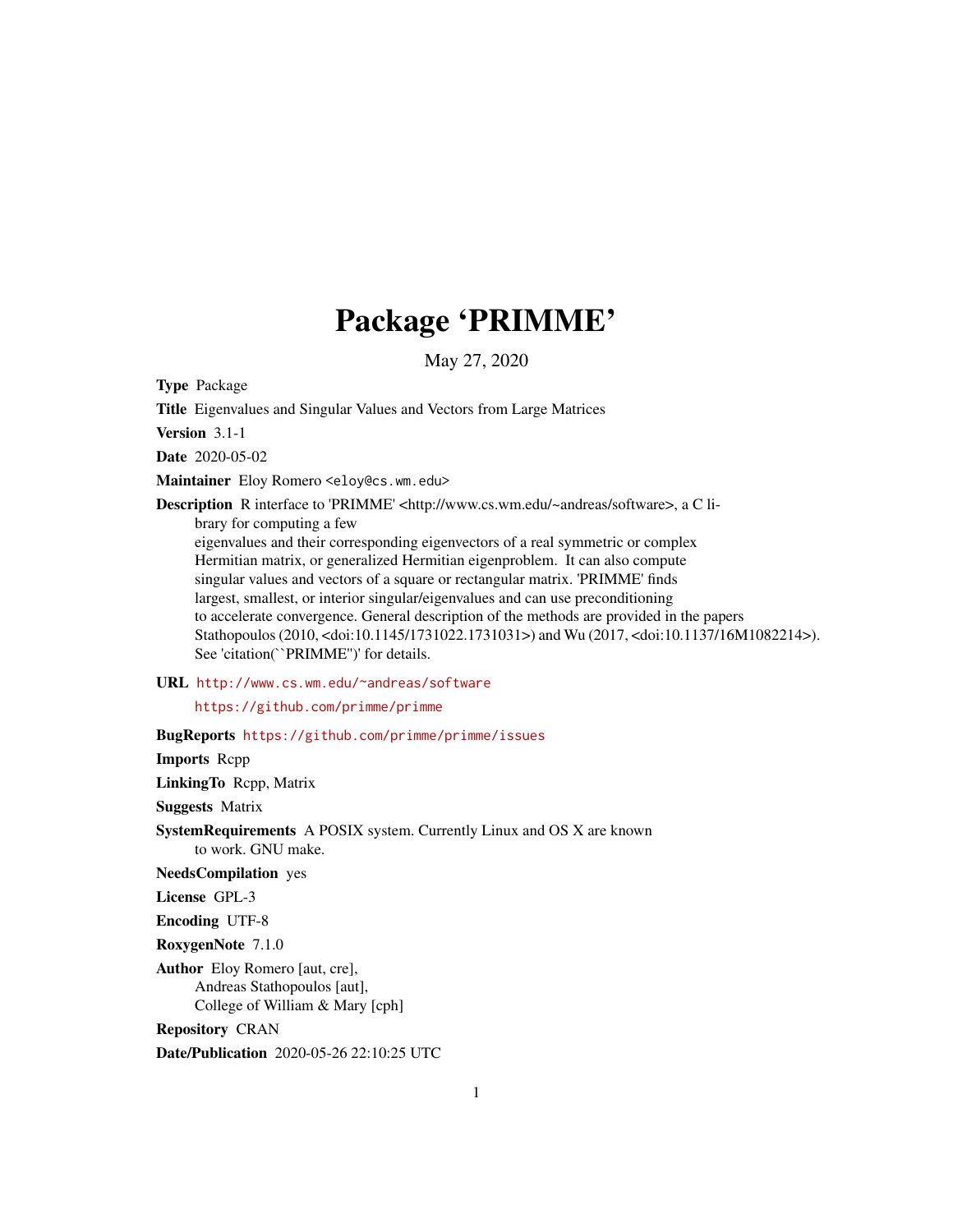### <span id="page-1-0"></span>R topics documented:

#### $\blacksquare$

<span id="page-1-1"></span>eigs\_sym *Find a few eigenvalues and vectors on large, sparse Hermitian matrix*

#### Description

Compute a few eigenpairs from a specified region (the largest, the smallest, the closest to a point) on a symmetric/Hermitian matrix using PRIMME [1]. Generalized symmetric/Hermitian problem is also supported. Only the matrix-vector product of the matrix is required. The used method is usually faster than a direct method (such as [eigen](#page-0-0)) if seeking a few eigenpairs and the matrixvector product is cheap. For accelerating the convergence consider to use preconditioning and/or educated initial guesses.

#### Usage

```
eigs_sym(
  A,
 NEig = 1,
 which = "LA",targetShifts = NULL,
  tol = 1e-06,
  x0 = NULL,ortho = NULL,
 prec = NULL,
  isreal = NULL,B = NULL,...
)
```
#### Arguments

| $\overline{A}$ | symmetric/Hermitian matrix or a function with signature $f(x)$ that returns A $\frac{8 \times 8}{8}$<br>x. |  |  |  |  |  |  |
|----------------|------------------------------------------------------------------------------------------------------------|--|--|--|--|--|--|
| NEig           | number of eigenvalues and vectors to seek.                                                                 |  |  |  |  |  |  |
| which          | which eigenvalues to find:                                                                                 |  |  |  |  |  |  |
|                | "LA" the largest (rightmost) values;                                                                       |  |  |  |  |  |  |
|                | "SA" the smallest (leftmost) values;                                                                       |  |  |  |  |  |  |
|                | "LM" the farthest from target Shifts;                                                                      |  |  |  |  |  |  |
|                | "SM" the closest to target Shifts:                                                                         |  |  |  |  |  |  |
|                | "CLT" the closest but left to target Shifts;                                                               |  |  |  |  |  |  |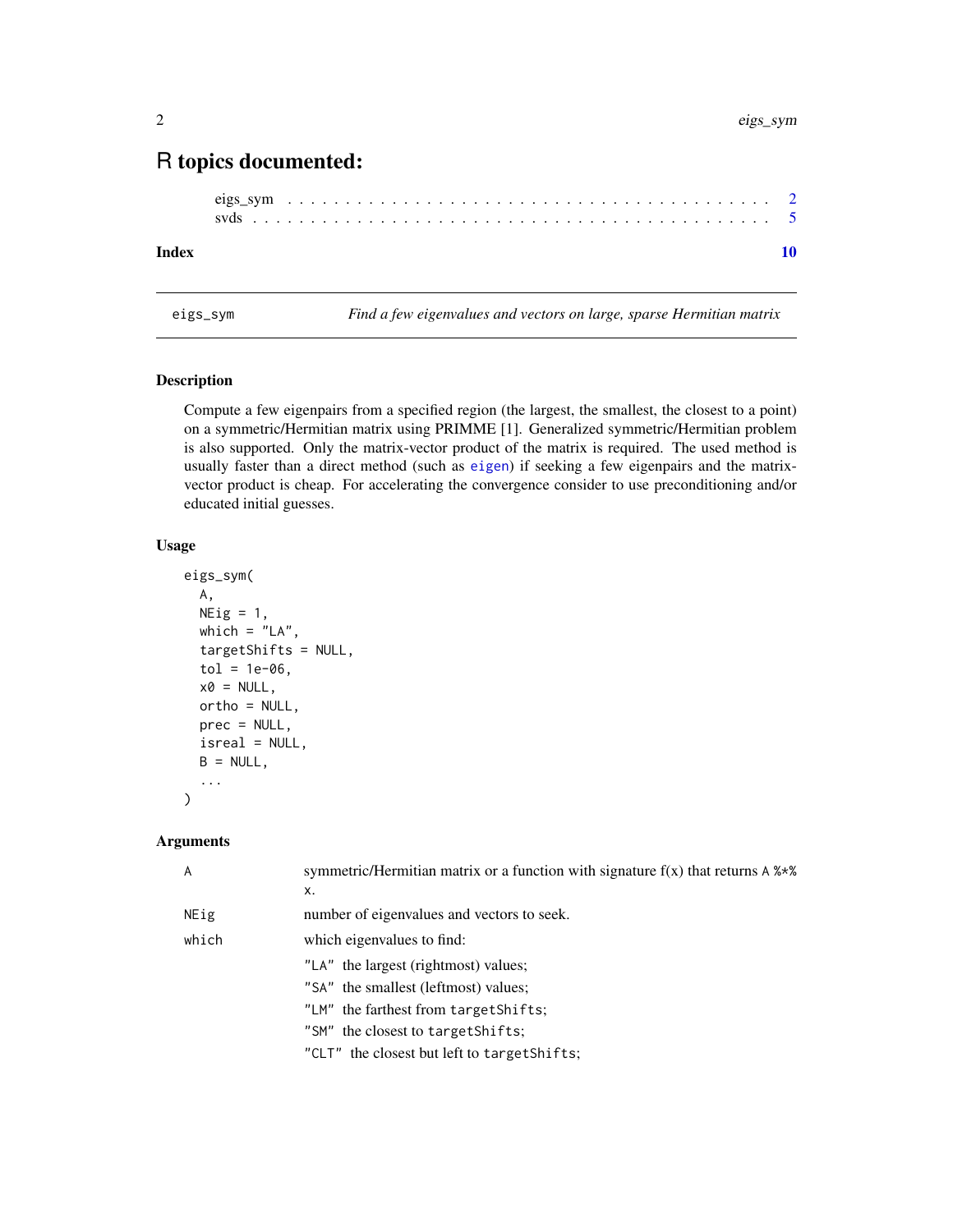|              | "CGT" the closest but greater than targetShifts;                                                                                                                                                                                                              |
|--------------|---------------------------------------------------------------------------------------------------------------------------------------------------------------------------------------------------------------------------------------------------------------|
|              | <b>vector of numbers</b> the closest values to these points.                                                                                                                                                                                                  |
| targetShifts | return the closest eigenvalues to these points as indicated by target.                                                                                                                                                                                        |
| tol          | the convergence tolerance: $  Ax - x\lambda   \leq tol   A  $ .                                                                                                                                                                                               |
| х0           | matrix whose columns are educated guesses of the eigenvectors to to find.                                                                                                                                                                                     |
| ortho        | find eigenvectors orthogonal to the space spanned by the columns of this matrix;<br>useful to avoid finding some eigenvalues or to find new solutions.                                                                                                        |
| prec         | preconditioner used to accelerated the convergence; usually it is an approxima-<br>tion of the inverse of $A - \sigma I$ if finding the closest eigenvalues to $\sigma$ . If it is a<br>matrix it is used as prec $\%*\%$ x; otherwise it is used as prec(x). |
| isreal       | whether A $\%*$ % x always returns real number and not complex.                                                                                                                                                                                               |
| B            | symmetric/Hermitian positive definite matrix or a function with signature $f(x)$<br>that returns B $\frac{1}{2}$ x. If given, the function returns the eigenpairs of $(A,B)$ .                                                                                |
| $\ddotsc$    | other PRIMME options (see details).                                                                                                                                                                                                                           |

#### Details

Optional arguments to pass to PRIMME eigensolver (see further details at [2]):

method used by the solver, one of:

"DYNAMIC" switches dynamically between DEFAULT\_MIN\_TIME and DEFAULT\_MIN\_MATVECS "DEFAULT\_MIN\_TIME" best method for light matrix-vector product "DEFAULT\_MIN\_MATVECS" best method for heavy matrix-vector product or preconditioner "Arnoldi" an Arnoldi not implemented efficiently "GD" classical block Generalized Davidson "GD\_plusK" GD+k block GD with recurrence restarting "GD\_Olsen\_plusK" GD+k with approximate Olsen preconditioning "JD\_Olsen\_plusK" GD+k, exact Olsen (two preconditioner applications per step) "RQI" Rayleigh Quotient Iteration, also Inverse Iteration if targetShifts is provided "JDQR" original block, Jacobi Davidson "JDQMR" our block JDQMR method (similar to JDCG) "JDQMR\_ETol" slight, but efficient JDQMR modification "STEEPEST\_DESCENT" equivalent to GD(maxBlockSize,2\*maxBlockSize) "LOBPCG\_OrthoBasis" equivalent to GD(neig,3\*neig)+neig "LOBPCG\_OrthoBasis\_Window" equivalent to GD(maxBlockSize,3\*maxBlockSize)+maxBlockSize when neig>maxBlockSize aNorm estimation of norm-2 of A, used in convergence test (if not provided, it is estimated as the largest eigenvalue in magnitude seen). maxBlockSize maximum block size (like in subspace iteration or LOBPCG).

printLevel message level reporting, from 0 (no output) to 5 (show all).

locking 1, hard locking; 0, soft locking.

maxBasisSize maximum size of the search subspace.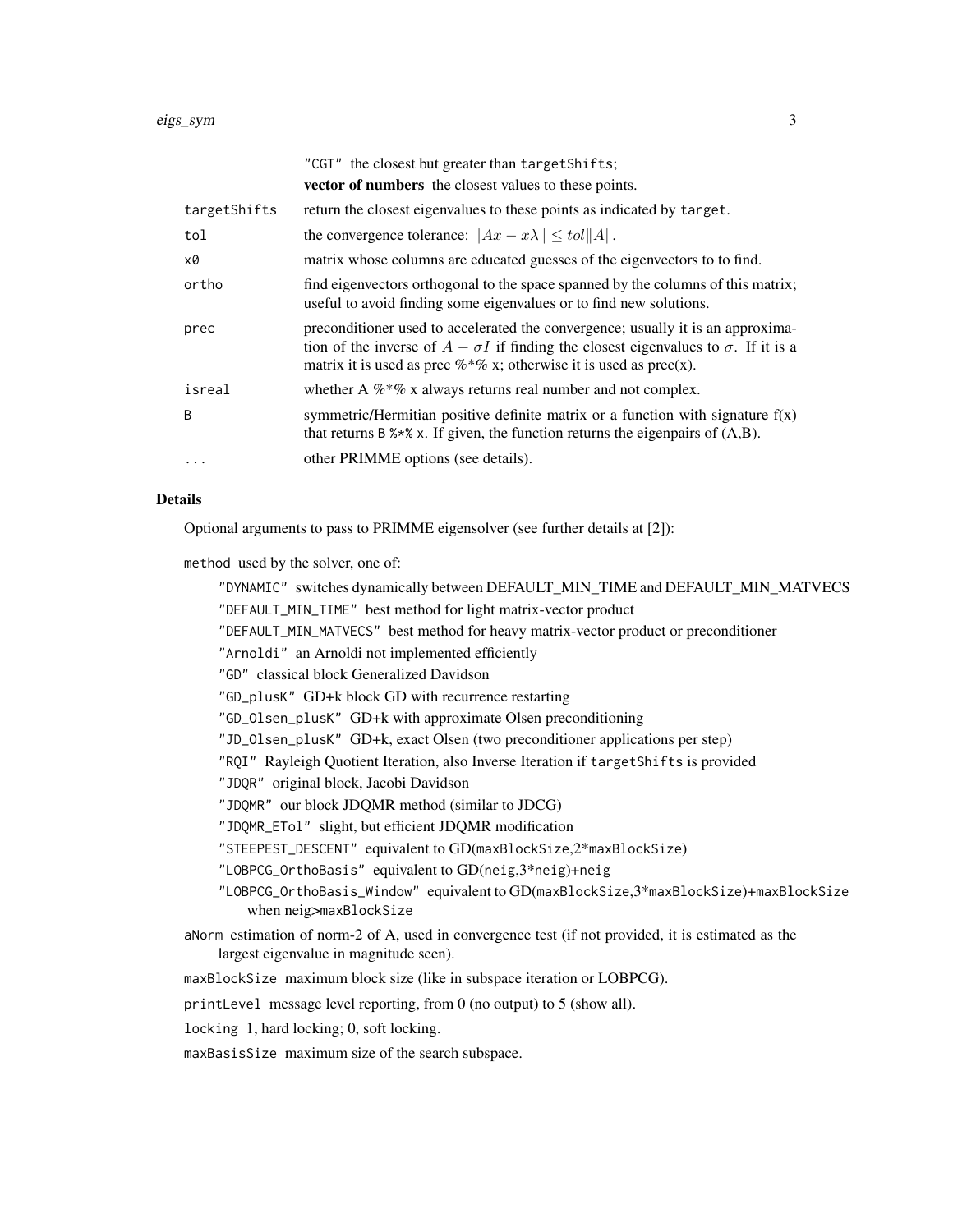minRestartSize minimum Ritz vectors to keep in restarting.

maxMatvecs maximum number of matrix vector multiplications.

maxit maximum number of outer iterations.

scheme the restart scheme (thick restart by default).

maxPrevRetain number of approximate eigenvectors retained from previous iteration, that are kept after restart.

robustShifts set to true to avoid stagnation.

maxInnerIterations maximum number of inner QMR iterations.

LeftQ use the locked vectors in the left projector.

LeftX use the approx. eigenvector in the left projector.

RightQ use the locked vectors in the right projector.

RightX use the approx. eigenvector in the right projector.

SkewQ use the preconditioned locked vectors in the right projector.

SkewX use the preconditioned approximate eigenvector in the right projector.

relTolBase a legacy from classical JDQR (recommend not use).

iseed an array of four numbers used as a random seed.

#### Value

list with the next elements

values the eigenvalues  $\lambda_i$ 

vectors the eigenvectors  $x_i$ 

rnorms the residual vector norms  $||Ax_i - \lambda_i Bx_i||$ .

stats\$numMatvecs number of matrix-vector products performed

stats\$numPreconds number of preconditioner applications performed

stats\$elapsedTime time expended by the eigensolver

stats\$timeMatvec time expended in the matrix-vector products

stats\$timePrecond time expended in applying the preconditioner

stats\$timeOrtho time expended in orthogonalizing

stats\$estimateMinEval estimation of the smallest eigenvalue of A

stats\$estimateMaxEval estimation of the largest eigenvalue of A

stats\$estimateANorm estimation of the norm of A

#### References

[1] A. Stathopoulos and J. R. McCombs *PRIMME: PReconditioned Iterative MultiMethod Eigensolver: Methods and software description*, ACM Transaction on Mathematical Software Vol. 37, No. 2, (2010) 21:1-21:30.

[2] <http://www.cs.wm.edu/~andreas/software/doc/primmec.html#parameters-guide>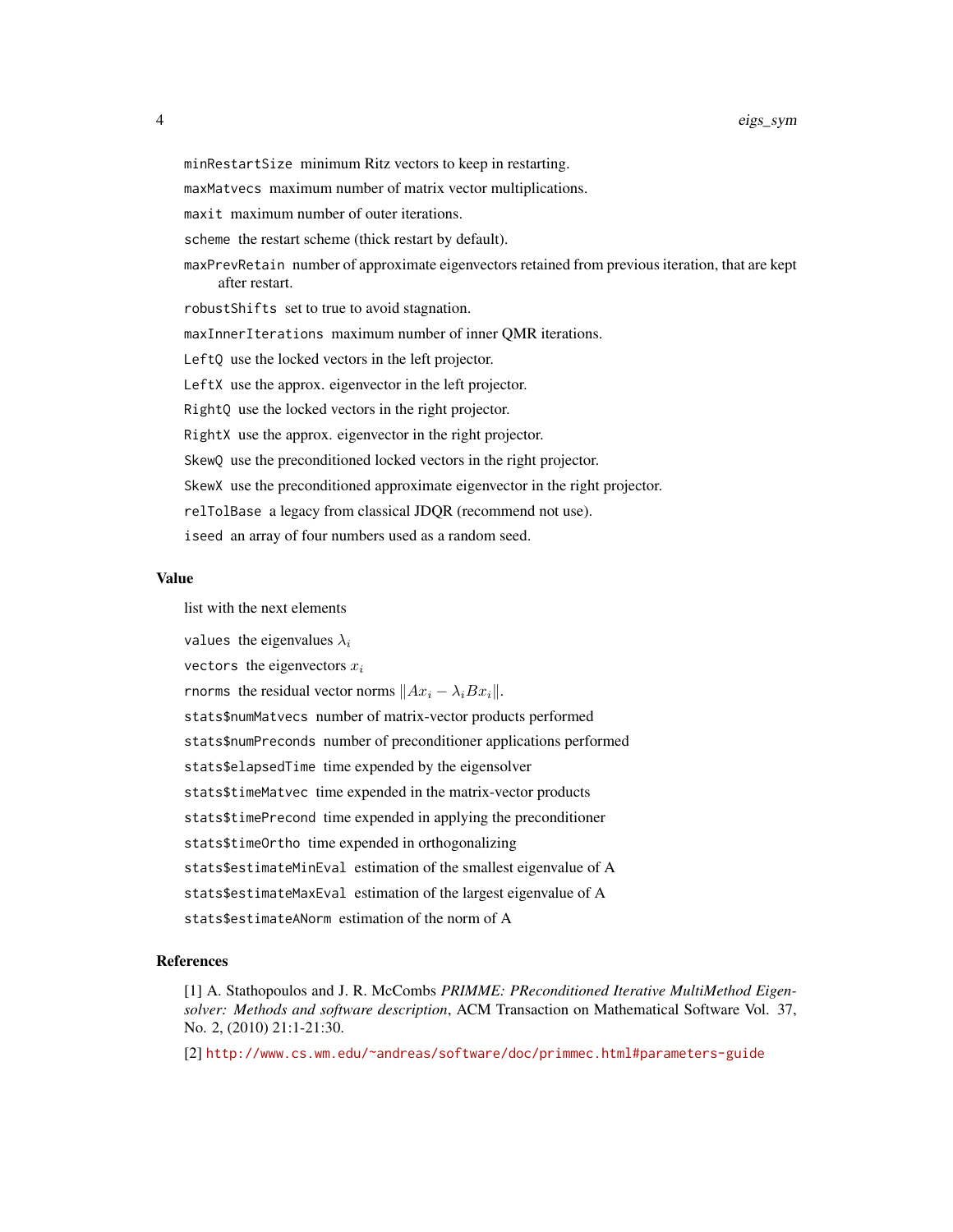<span id="page-4-0"></span> $s\nu ds$  5

#### See Also

[eigen](#page-0-0) for computing all values; [svds](#page-4-1) for computing a few singular values

#### Examples

```
A \le diag(1:10) # the eigenvalues of this matrix are 1:10 and the
                 # eigenvectors are the columns of diag(10)
r <- eigs_sym(A, 3);
r$values # the three largest eigenvalues on diag(1:10)
r$vectors # the corresponding approximate eigenvectors
r$rnorms # the corresponding residual norms
r$stats$numMatvecs # total matrix-vector products spend
r <- eigs_sym(A, 3, 'SA') # compute the three smallest values
r < - eigs_sym(A, 3, 2.5) # compute the three closest values to 2.5
r < - eigs_sym(A, 3, 2.5, tol=1e-3); # compute the values with
r$rnorms # residual norm <= 1e-3*||A||
B \le - \text{diag}(\text{rev}(1:10));r <- eigs_sym(A, 3, B=B); # compute the 3 largest eigenpairs of
                          # the generalized problem (A,B)
# Build a Jacobi preconditioner (too convenient for a diagonal matrix!)
# and see how reduce the number matrix-vector products
A \le diag(1:1000) # we use a larger matrix to amplify the difference
P \leftarrow diag(diag(A) - 2.5)eigs_sym(A, 3, 2.5, tol=1e-3)$stats$numMatvecs
eigs_sym(A, 3, 2.5, tol=1e-3, prec=P)$stats$numMatvecs
# Passing A and the preconditioner as functions
Af <- function(x) (1:100) * x; # = diag(1:100) %*% x
Pf <- function(x) x / (1:100 - 2.5); # = solve(diag(1:100 - 2.5), x)
r <- eigs_sym(Af, 3, 2.5, tol=1e-3, prec=Pf, n=100)
# Passing initial guesses
A \le diag(1:1000) # we use a larger matrix to amplify the difference
x0 <- diag(1,1000,4) + matrix(rnorm(4000), 1000, 4)/100;
eigs_sym(A, 4, "SA", tol=1e-3)$stats$numMatvecs
eigs_sym(A, 4, "SA", tol=1e-3, x0=x0)$stats$numMatvecs
# Passing orthogonal constrain, in this case, already compute eigenvectors
r <- eigs_sym(A, 4, "SA", tol=1e-3); r$values
eigs_sym(A, 4, "SA", tol=1e-3, ortho=r$vectors)$values
```
<span id="page-4-1"></span>svds *Find a few singular values and vectors on large, sparse matrix*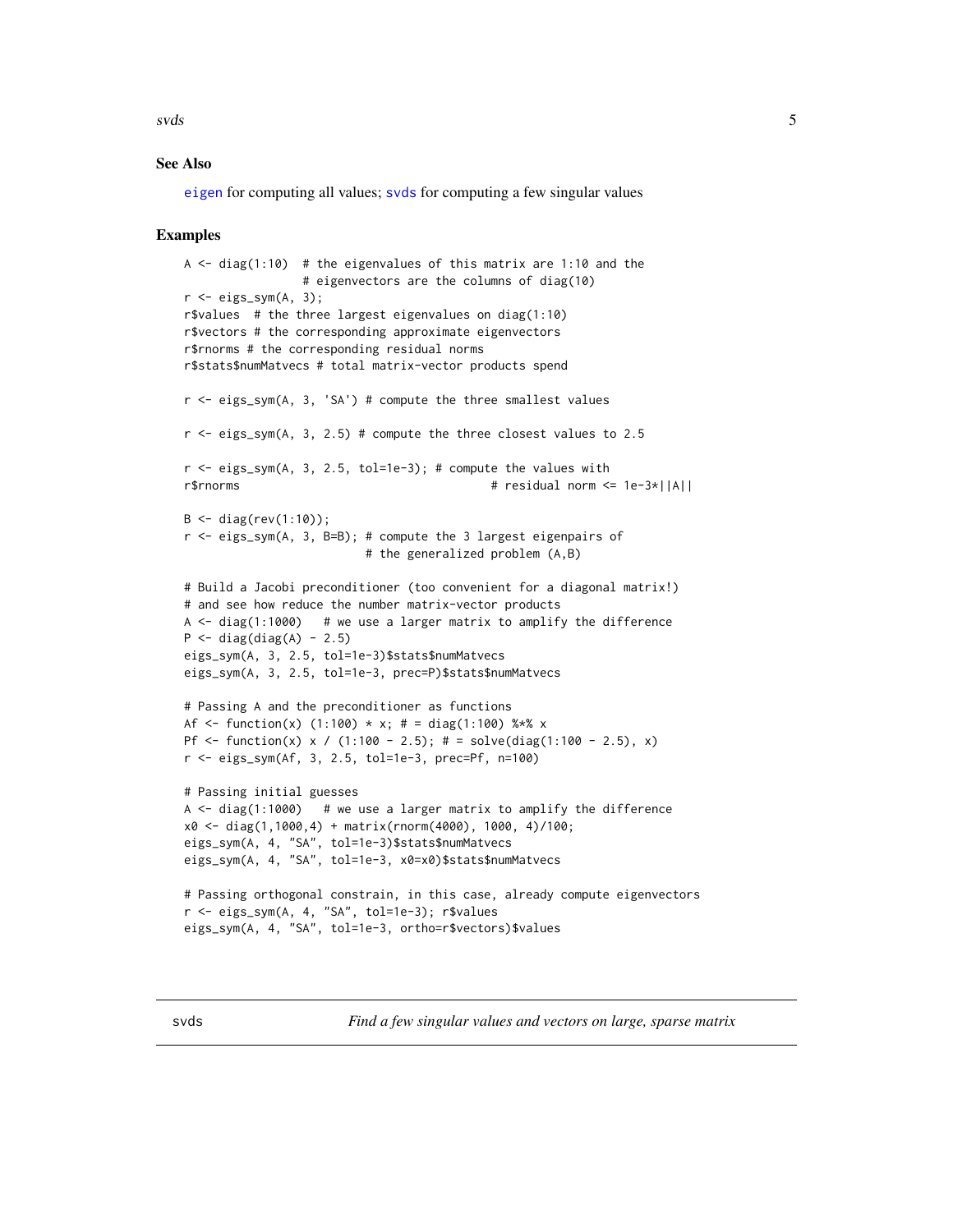#### <span id="page-5-0"></span>Description

Compute a few singular triplets from a specified region (the largest, the smallest, the closest to a point) on a matrix using PRIMME [1]. Only the matrix-vector product of the matrix is required. The used method is usually faster than a direct method (such as [svd](#page-0-0)) if seeking few singular values and the matrix-vector product is cheap. For accelerating the convergence consider to use preconditioning and/or educated initial guesses.

#### Usage

```
svds(
 A,
 NSvals,
 which = "L",tol = 1e-06,u0 = NULL,v0 = NULL,orthou = NULL,
 orthov = NULL,
 prec = NULL,
 isreal = NULL,
  ...
)
```
#### Arguments

| A      | matrix or a function with signature $f(x, trans)$ that returns A $\frac{1}{2}$ when trans<br>$==$ "n" and t(Conj(A)) %*% x when trans == "c".                                                                                           |  |  |  |  |  |  |  |  |
|--------|-----------------------------------------------------------------------------------------------------------------------------------------------------------------------------------------------------------------------------------------|--|--|--|--|--|--|--|--|
| NSvals | number of singular triplets to seek.                                                                                                                                                                                                    |  |  |  |  |  |  |  |  |
| which  | which singular values to find:                                                                                                                                                                                                          |  |  |  |  |  |  |  |  |
|        | "L" the largest values;                                                                                                                                                                                                                 |  |  |  |  |  |  |  |  |
|        | "S" the smallest values;                                                                                                                                                                                                                |  |  |  |  |  |  |  |  |
|        | vector of numbers the closest values to these points.                                                                                                                                                                                   |  |  |  |  |  |  |  |  |
| tol    | a triplet $(\sigma, u, v)$ is marked as converged when $\sqrt{  Av - \sigma u  ^2 +   A^*u - \sigma v  ^2} \le$<br>tol  A   is smaller than tol $*$   A  , or close to the minimum tolerance that the se-<br>lected method can achieve. |  |  |  |  |  |  |  |  |
| u0     | matrix whose columns are educated guesses of the left singular vectors to find.                                                                                                                                                         |  |  |  |  |  |  |  |  |
| v0     | matrix whose columns are educated guesses of the right singular vectors to find.                                                                                                                                                        |  |  |  |  |  |  |  |  |
| orthou | find left singular vectors orthogonal to the space spanned by the columns of this<br>matrix; useful to avoid finding some triplets or to find new solutions.                                                                            |  |  |  |  |  |  |  |  |
| orthov | find right singular vectors orthogonal to the space spanned by the columns of<br>this matrix.                                                                                                                                           |  |  |  |  |  |  |  |  |
| prec   | preconditioner used to accelerated the convergence; it is a named list of matrices<br>or functions such as $solve(prec[[\text{mode}]], x)$ or $prec[[\text{mode}]](x)$ return an<br>approximation of $OP^{-1}x$ , where                 |  |  |  |  |  |  |  |  |

mode OP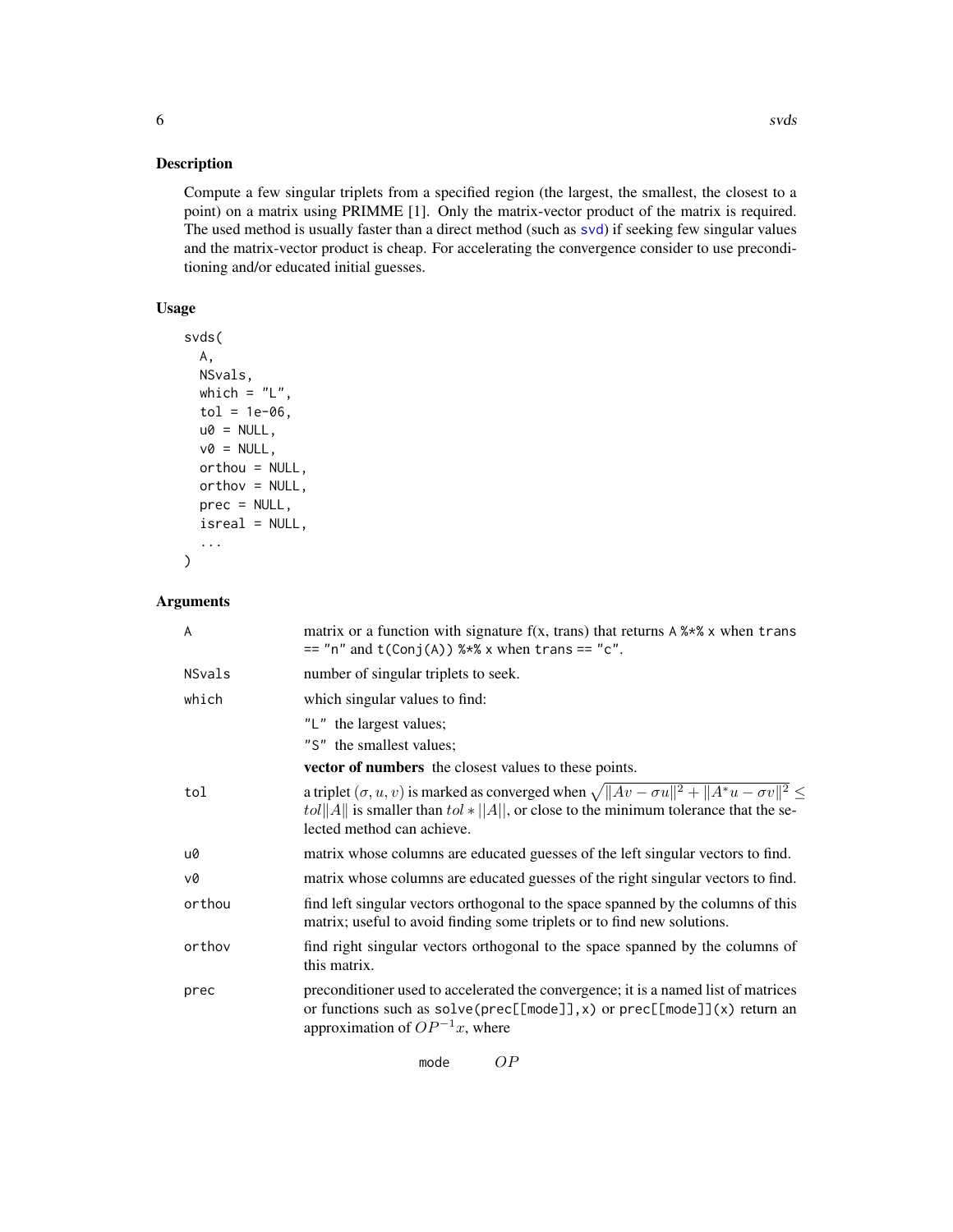| "AHA" | $A^* A$      |
|-------|--------------|
| "AAH" | $AA^*$       |
| "aug" | $[0A; A^*0]$ |

<span id="page-6-0"></span>

|                         | The three values haven't to be set. It is recommended to set "AHA" for matrices<br>with nrow $>$ ncol; "AAH" for matrices with nrow $<$ ncol; and additionally "aug"<br>for $tol <$ 1e-8. |
|-------------------------|-------------------------------------------------------------------------------------------------------------------------------------------------------------------------------------------|
| isreal                  | whether A $\%$ *% x always returns real number and not complex.                                                                                                                           |
| $\cdot$ $\cdot$ $\cdot$ | other PRIMME options (see details).                                                                                                                                                       |

#### Details

Optional arguments to pass to PRIMME eigensolver (see further details at [2]):

aNorm estimation of norm-2 of A, used in convergence test (if not provided, it is estimated as the largest eigenvalue in magnitude seen)

maxBlockSize maximum block size (like in subspace iteration or LOBPCG)

printLevel message level reporting, from 0 (no output) to 5 (show all)

locking 1, hard locking; 0, soft locking

maxBasisSize maximum size of the search subspace

minRestartSize minimum Ritz vectors to keep in restarting

maxMatvecs maximum number of matrix vector multiplications

iseed an array of four numbers used as a random seed

method which equivalent eigenproblem to solve

"primme\_svds\_normalequation"  $A^*A$  or  $AA^*$ 

"primme\_svds\_augmented"  $[0A^*; A0]$ 

"primme\_svds\_hybrid" first normal equations and then augmented (default)

locking 1, hard locking; 0, soft locking

primmeStage1, primmeStage2 list with options for the first and the second stage solver; see [eigs\\_sym](#page-1-1)

If method is "primme\_svds\_normalequation", the minimum tolerance that can be achieved is  $||A||\epsilon/\sigma$ , where  $\epsilon$  is the machine precision. If method is "primme\_svds\_augmented" or "primme\_svds\_hybrid", the minimum tolerance is  $||A||\epsilon$ . However it may not return triplets with singular values smaller than  $||A||\epsilon.$ 

#### Value

list with the next elements

d the singular values  $\sigma_i$ 

u the left singular vectors  $u_i$ 

v the right singular vectors  $v_i$ 

rnorms the residual vector norms  $\sqrt{||Av - \sigma u||^2 + ||A^*u - \sigma v||^2}$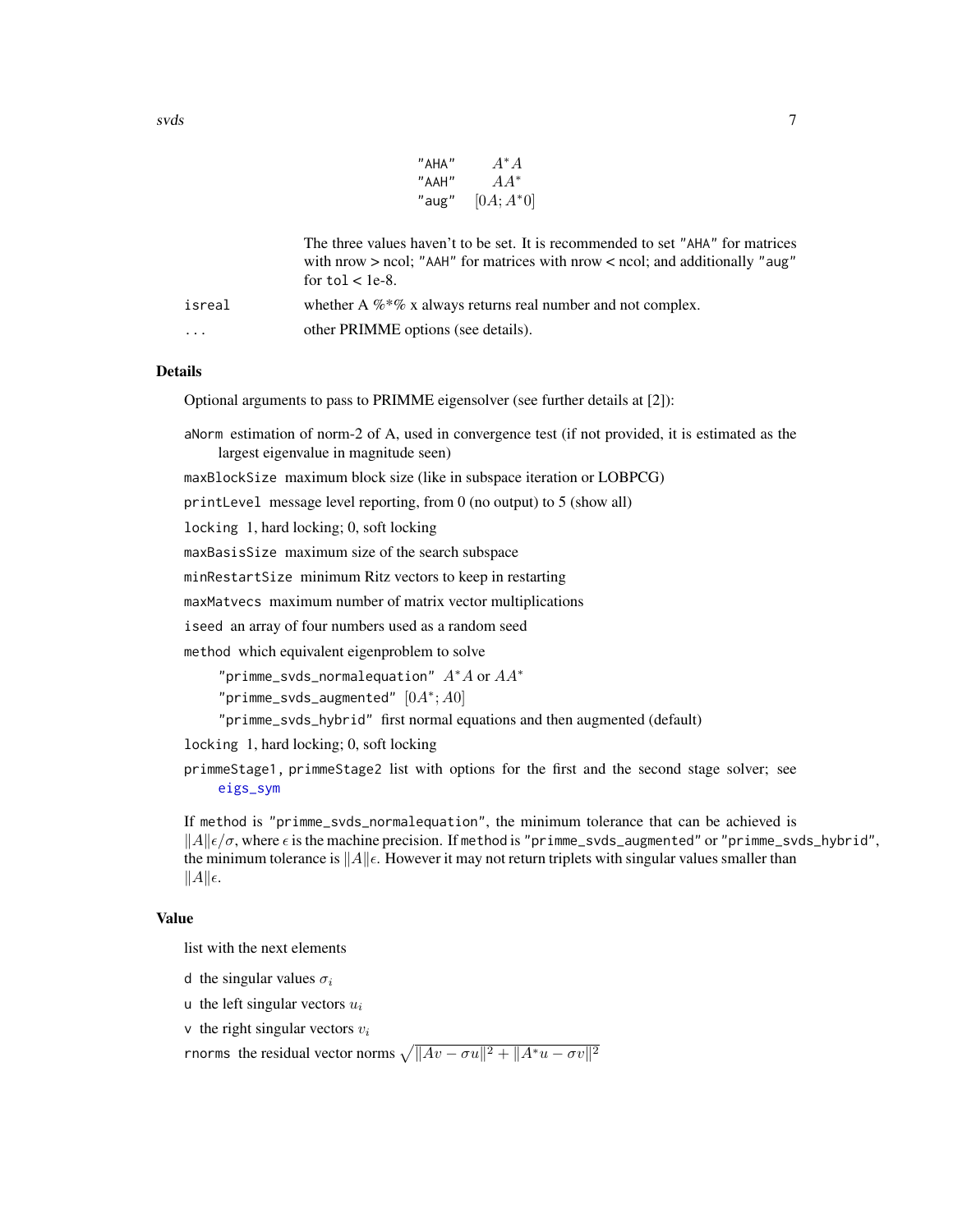<span id="page-7-0"></span>stats\$numMatvecs matrix-vector products performed stats\$numPreconds number of preconditioner applications performed stats\$elapsedTime time expended by the eigensolver stats\$timeMatvec time expended in the matrix-vector products stats\$timePrecond time expended in applying the preconditioner stats\$timeOrtho time expended in orthogonalizing stats\$estimateANorm estimation of the norm of A

#### References

[1] L. Wu, E. Romero and A. Stathopoulos, *PRIMME\_SVDS: A High-Performance Preconditioned SVD Solver for Accurate Large-Scale Computations*, J. Sci. Comput., Vol. 39, No. 5, (2017), S248–S271.

[2] <http://www.cs.wm.edu/~andreas/software/doc/svdsc.html#parameters-guide>

#### See Also

[svd](#page-0-0) for computing all singular triplets; [eigs\\_sym](#page-1-1) for computing a few eigenvalues and vectors from a symmetric/Hermitian matrix.

#### Examples

```
A \le - diag(1:5,10,5) # the singular values of this matrix are 1:10 and the
                       # left and right singular vectors are the columns of
                       # diag(1,100,10) and diag(10), respectively
r \leftarrow \text{svds}(A, 3);r$d # the three largest singular values on A
r$u # the corresponding approximate left singular vectors
r$v # the corresponding approximate right singular vectors
r$rnorms # the corresponding residual norms
r$stats$numMatvecs # total matrix-vector products spend
r \leq -s svds(A, 3, "S") # compute the three smallest values
r <- svds(A, 3, 2.5) # compute the three closest values to 2.5
A \le diag(1:500,500,100) # we use a larger matrix to amplify the difference
r < -s vds(A, 3, 2.5, tol=1e-3); # compute the values with
r$rnorms # residual norm <= 1e-3*||A||
# Build the diagonal squared preconditioner
# and see how reduce the number matrix-vector products
P <- diag(colSums(A^2))
svds(A, 3, "S", tol=1e-3)$stats$numMatvecs
svds(A, 3, "S", tol=1e-3, prec=list(AHA=P))$stats$numMatvecs
# Passing A and the preconditioner as functions
Af \le function(x,mode) if (mode == "n") A%*%x else crossprod(A,x);
P = colSums(A^2);
```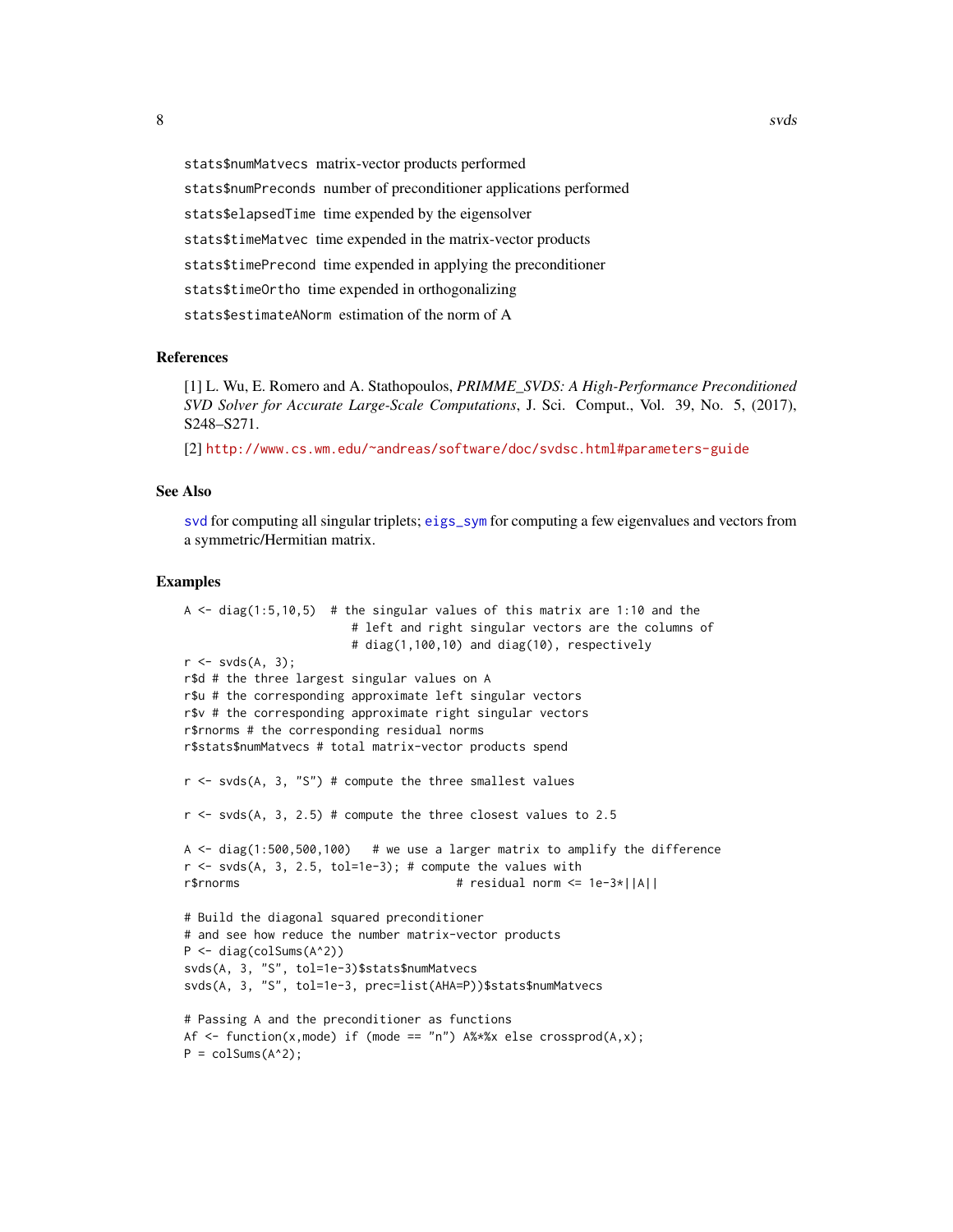svds 9

```
PAHAf \leq function(x) x / P;
r <- svds(Af, 3, "S", tol=1e-3, prec=list(AHA=PAHAf), m=500, n=100)
# Passing initial guesses
v0 <- diag(1,100,4) + matrix(rnorm(400), 100, 4)/100;
svds(A, 4, "S", tol=1e-3)$stats$numMatvecs
svds(A, 4, "S", tol=1e-3, v0=v0)$stats$numMatvecs
# Passing orthogonal constrain, in this case, already compute singular vectors
r <- svds(A, 4, "S", tol=1e-3); r$d
svds(A, 4, "S", tol=1e-3, orthov=r$v)$d
```